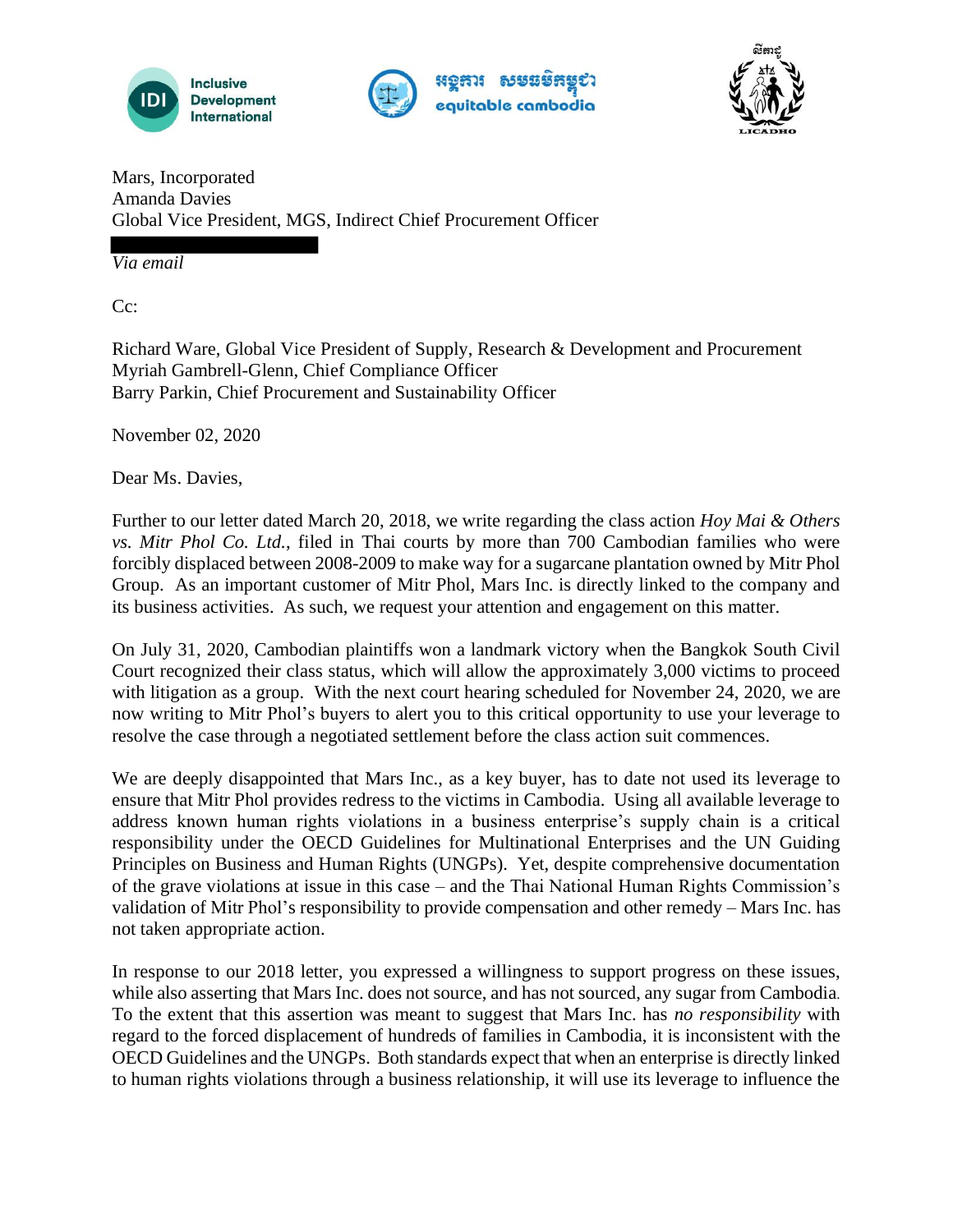entity causing the adverse impacts to prevent or mitigate them.<sup>1</sup> The OECD-FAO Guidance for Responsible Agricultural Supply Chains gives an illustrative example, explaining that if enterprises "may be sourcing from or linked to any business partner violating legitimate tenure rights, they should work with them on corrective action and, to the extent possible, terminate the business relationship if no remedial action is taken."<sup>2</sup>

There is ample evidence of Mitr Phol's role in the forced displacement and other abuses at issue in this case, yet despite Mars Inc.'s initial willingness to learn more, we are not aware of any evidence that Mars Inc. attempted to influence Mitr Phol to prevent or mitigate the adverse impacts of the company's activities in Cambodia, or to redress the harms after the fact.

The assertion that Mars Inc. does not source sugar from Cambodia does not diminish its responsibilities in this situation. In fact, *no one* now sources Cambodian sugar from Mitr Phol: the company cancelled its concession agreements and closed its Cambodian plantations in 2015. However, prior to its exit, Mitr Phol trucked sugarcane from its Cambodian plantations to its mills in Thailand. Therefore, if Mars Inc. was sourcing sugar from Mitr Phol in Thailand between 2009- 2014, it likely purchased sugar grown on the plantations from which the Cambodian plaintiffs were forcibly displaced.

Moreover, regardless of whether Mars Inc. purchased sugar grown in Cambodia specifically, it has a responsibility to use its leverage with Mitr Phol. The fact that Mitr Phol has left Cambodia does not absolve it of its responsibility to remedy the grave violations committed. The Thai National Human Rights Commission agreed, finding that the company has an ongoing responsibility to provide compensation and other remedies for the losses and human rights impacts suffered as a direct result of its previous business activities in Cambodia. Similarly, Mitr Phol's exit from Cambodia does not terminate the responsibility of Mitr Phol's buyers to use their maximum leverage, including their collective leverage, to influence Mitr Phol to remedy its adverse human rights impacts.

As a member of Bonsucro, Mars Inc. is likely aware that our organizations filed a complaint with the UK National Contact Point for the OECD Guidelines for Multinational Enterprises against Bonsucro for, among other things, failing to use its leverage with Mitr Phol to bring about remedy for the Cambodian families. The UK National Contact Point found the complaint admissible, noting that the allegations merit further examination.<sup>3</sup> Our attempted mediations with Bonsucro earlier this year failed, and the National Contact Point is now investigating Bonsucro's responsibilities under the OECD Guidelines in this case.

<sup>&</sup>lt;sup>1</sup> OECD Guidelines on Multinational Enterprises, 2011, http://www.oecd.org/daf/inv/mne/48004323.pdf; Guiding Principles on Business and Human Rights: Implementing the United Nations "Protect, Respect and Remedy" Framework, United Nations Human Rights Council, 17th Session, A/HRC/17/31, 21 March 2011, https://www.ohchr.org/documents/publications/guidingprinciplesbusinesshr en.pdf.

<sup>&</sup>lt;sup>2</sup> OECD-FAO Guidance for Responsible Agricultural Supply Chains, 2016, https://www.oecdilibrary.org/docserver/9789264251052-

en.pdf?expires=1598051255&id=id&accname=guest&checksum=2A00F5C6BF367570C01B37EF9E277D62.

<sup>3</sup> UK National Contact Point, Initial assessment: IDI, EC and LICADHO complaint to UK NCP about Bonsucro Ltd, 25 September 2019, https://www.gov.uk/government/publications/idi-ec-and-licadho-complaint-to-uk-ncp-aboutbonsucro-ltd.